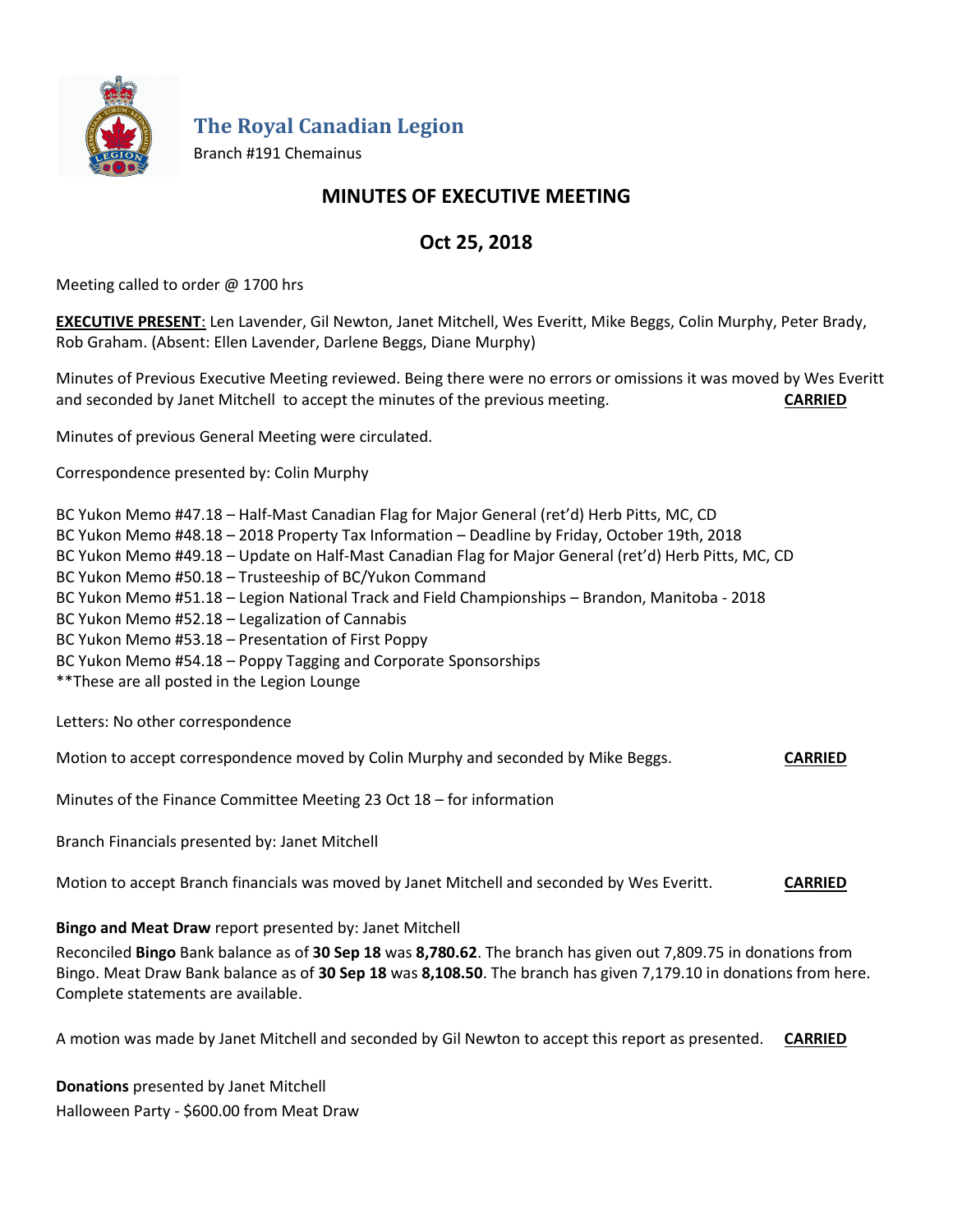#### **COMMITTEE REPORTS**

**Membership** presented by Mike Beggs for Darlene

The following new and transferring applicants are presented for membership to the Branch:

- Trish Marie Topley Associate
- George Dupras Affiliate Transfer In

A motion was made by Mike Beggs to accept these applications for approval at next General Meeting, seconded by Wes Everitt. **CARRIED**

**PRO** presented by: Colin Murphy: Poppy Campaign – Schedule of Events published in Courier today.

**Sick & Visiting** presented by Diane Murphy: Nil report

**Youth & Sports** presented by Rob Graham: Halloween Party is well in hand with Gil and Dorothy taking the lead Looking for decorators to help decorate the hall – preferably after Sunday's meeting Looking for people interested in helping out on the costume judging for Halloween Consensus was that we would submit our Branch's name to host the Zone darts.

### **Service Officer** presented by: NIL

**Poppy** presented by Janet Mitchell: The Tag Day schedule is now up in the Lounge and there are plenty of empty spaces to be filled and we're hoping more of our Legion members will get involved. Trays have been distributed and schedule of events is complete.

**Bar** presented by Peter Brady: 24 Nov 18 – will be putting on a rib night again followed by Karaoke with proceeds going to help out expenses on Nov 11. Pacific Brewery donating a keg for Nov 11. Peter presented an idea to try and generate more influx into the Branch on Saturdays besides the Meat Draw. All decided it was a good idea and we will try "Finding the Joker" in the Legion effect 1 Dec 18. Also thinking of adding some cold cuts and buns.

**House** presented by Gil Newton: Gil reported the fire extinguishers had be done and there is a requirement to change out two emergency lights upstairs. Someone will be in to check the suppression system in the lower kitchen and also the rest of the fire inspection which is an annual requirement. The work on the water system outside has now been completed.

**Zone Report** presented by Wes Everitt: Next Zone Mtg – Britannia Legion #7 - 4 Nov 18 Mike Beggs will attend.

**Honours and Awards** presented by Wes Everitt: Nil Report

**Sgt-at-Arms presented** by Wes Everitt: Wes indicated we would need full support for the upcoming visitations as our numbers are low. Crosses are out in the cemetery on veteran's sites and Wes thanked Gil, Dorothy, Gordon and Dave for their efforts.

**Ways and Means** presented by Ellen Lavender: Nil Report.